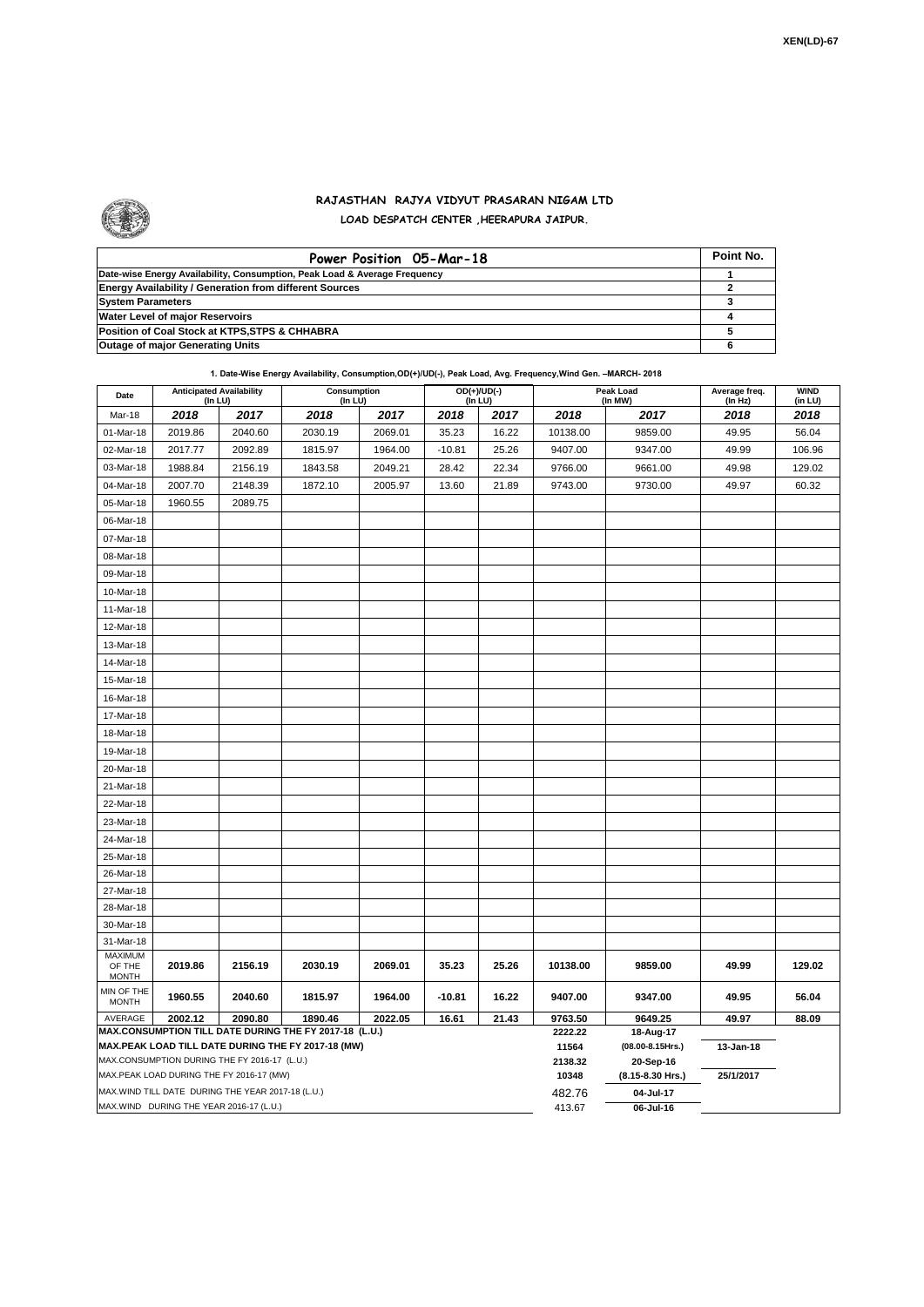## **2.Anticipated Availability/Generation From Different Sources**

|                                |                                                                                   |                                      |                                  |                              |                                      |                                  | (In LU)                      |                                      |                                  |                              |                                      |                                  |                              |                                      |                                  |                              |
|--------------------------------|-----------------------------------------------------------------------------------|--------------------------------------|----------------------------------|------------------------------|--------------------------------------|----------------------------------|------------------------------|--------------------------------------|----------------------------------|------------------------------|--------------------------------------|----------------------------------|------------------------------|--------------------------------------|----------------------------------|------------------------------|
| S.No.                          | Sources Available to Rajasthan /<br><b>Installed Capacity as on</b><br>30.09.2016 | Prior<br>assessment<br>of Avail. For | Prior<br>assessment<br>of Avail. | Actual<br>Energy<br>Received | Prior<br>assessment<br>of Avail. For | Prior<br>assessment<br>of Avail. | Actual<br>Energy<br>Received | Prior<br>assessment<br>of Avail. For | Prior<br>assessment<br>of Avail. | Actual<br>Energy<br>Received | Prior<br>assessment<br>of Avail. For | Prior<br>assessment<br>of Avail. | Actual<br>Energy<br>Received | Prior<br>assessment<br>of Avail. For | Prior<br>assessment<br>of Avail. | Actual<br>Energy<br>Received |
|                                | (In MW)                                                                           | next Day                             |                                  |                              | next Day                             |                                  |                              | next Day                             |                                  |                              | next Day                             |                                  |                              | next Day                             |                                  |                              |
|                                |                                                                                   |                                      | 28-Feb-18                        |                              |                                      | $1-Mar-18$                       |                              |                                      | 2-Mar-18                         |                              |                                      | 3-Mar-18                         |                              |                                      | 4-Mar-18                         |                              |
| $\mathbf{1}$<br>$\overline{2}$ | KTPS (1240/1240)<br>STPS (1500/1500)                                              | 200.00<br>220.00                     | 246.00<br>220.00                 | 233.83<br>207.78             | 200.00<br>165.00                     | 200.00<br>220.00                 | 182.46<br>196.65             | 246.00<br>165.00                     | 200.00<br>165.00                 | 183.78<br>127.99             | 246.00<br>165.00                     | 246.00<br>165.00                 | 210.88<br>129.06             | 246.00<br>220.00                     | 246.00<br>165.00                 | 212.55<br>136.93             |
| $\mathbf{3}$                   | DHOLPUR GAS CCPP (330/330)                                                        | 0.00                                 | 0.00                             | 0.00                         | 0.00                                 | 0.00                             | 0.00                         | 0.00                                 | 0.00                             | 0.00                         | 0.00                                 | 0.00                             | 0.00                         | 0.00                                 | 0.00                             | 0.00                         |
| $\overline{4}$                 | RAMGARH (273.5/273.5)                                                             | 42.00                                | 42.00                            | 41.52                        | 42.00                                | 42.00                            | 42.44                        | 41.00                                | 42.00                            | 42.45                        | 41.00                                | 41.00                            | 41.56                        | 41.00                                | 41.00                            | 41.84                        |
| 5                              | RAPP-A(200/200)                                                                   | 43.00                                | 43.00                            | 44.16                        | 43.00                                | 43.00                            | 44.30                        | 43.00                                | 43.00                            | 44.21                        | 43.00                                | 43.00                            | 44.09                        | 43.00                                | 43.00                            | 44.28                        |
| 6                              | MAHI (140/140)                                                                    | 0.00                                 | 0.00                             | 5.59                         | 0.00                                 | 0.00                             | 5.59                         | 0.00                                 | 0.00                             | 9.57                         | 0.00                                 | 0.00                             | 8.52                         | 0.00                                 | 0.00                             | 6.44                         |
| $\overline{7}$                 | CHAMBAL (RPS+JS) (135.5/271)<br>GIRAL LIGNITE (250/250)                           | 38.62<br>0.00                        | 38.62<br>0.00                    | 33.86<br>0.00                | 38.62<br>0.00                        | 38.62<br>0.00                    | 33.86<br>0.00                | 38.62<br>0.00                        | 38.62<br>0.00                    | 35.48<br>0.00                | 38.62<br>0.00                        | 38.62<br>0.00                    | 36.60<br>0.00                | 38.62<br>0.00                        | 38.62<br>0.00                    | 34.78<br>0.00                |
| 8<br>9                         | CHHABRA TPS 1000/1000)                                                            | 218.00                               | 218.00                           | 286.4                        | 218.00                               | 218.00                           | 288.28                       | 218.00                               | 218.00                           | 261.45                       | 218.00                               | 218.00                           | 273.96                       | 164.00                               | 218.00                           | 266.94                       |
| 10                             | ADANI (TPS) + KALISINDH (TPS)<br>1200+1200/1320+1200)                             | 273.00                               | 273.00                           | 263.72                       | 273.00                               | 273.00                           | 255.18                       | 273.00                               | 273.00                           | 205.80                       | 271.00                               | 273.00                           | 211.82                       | 271.00                               | 271.00                           | 223.45                       |
| 11                             | WIND FARM (3980.40/4119.15)                                                       | 84.00                                | 25.00                            | 22.39                        | 30.25                                | 84.00                            | 56.04                        | 107.00                               | 30.25                            | 106.96                       | 69.00                                | 107.00                           | 129.02                       | 27.25                                | 69.00                            | 60.32                        |
| 12                             | SOLAR POWER(737.70/1295.70)                                                       | 0.00                                 | 0.00                             | 0.00                         | 0.00                                 | 0.00                             | 0.00                         | 0.00                                 | 0.00                             | 2.86                         | 0.00                                 | 0.00                             | 0.00                         | 0.00                                 | 0.00                             | 3.25                         |
| 13<br>14                       | CAPTIVE POWER PLANTS<br>REGIONAL (INTRA STATE) O.A. (VLTPS)                       | 0.00<br>0.00                         | 0.00<br>0.00                     | 0.00<br>0.00                 | 0.00<br>0.00                         | 0.00<br>0.00                     | 0.00<br>0.00                 | 0.00<br>0.00                         | 0.00<br>0.00                     | 0.00<br>0.00                 | 0.00<br>0.00                         | 0.00<br>0.00                     | 0.00<br>0.00                 | 0.00<br>0.00                         | 0.00<br>0.00                     | 0.00<br>0.00                 |
| 15                             | <b>OPEN ACCESS</b>                                                                | 19.65                                | 30.92                            | 26.60                        | 11.75                                | 19.65                            | 19.47                        | 25.97                                | 11.75                            | 19.08                        | 16.36                                | 25.97                            | 25.44                        | 25.62                                | 16.36                            | 17.19                        |
| 16                             | BIOMASS - (101.95/119.25)                                                         | 7.00                                 | 6.00                             | 6.69                         | 6.00                                 | 7.00                             | 6.02                         | 5.00                                 | 6.00                             | 4.89                         | 3.00                                 | 5.00                             | 3.36                         | 3.00                                 | 3.00                             | 3.37                         |
| 17                             | BARSINGHSAR LTPS(250/250)                                                         | 52.00                                | 52.00                            | 43.12                        | 50.00                                | 52.00                            | 45.20                        | 50.00                                | 50.00                            | 49.20                        | 49.00                                | 50.00                            | 48.88                        | 50.00                                | 49.00                            | 48.79                        |
| 18                             | RAJWEST (1080/1080)                                                               | 229.00                               | 229.00                           | 232.12                       | 229.00                               | 229.00                           | 231.23                       | 229.00                               | 229.00                           | 153.98                       | 201.00                               | 229.00                           | 157.11                       | 201.00                               | 201.00                           | 167.95                       |
|                                | <b>TOTAL (A) : 1-18</b>                                                           | 1426.27                              | 1423.54                          | 1447.79                      | 1306.62                              | 1426.27                          | 1406.73                      | 1441.59                              | 1306.62                          | 1247.71                      | 1360.98                              | 1441.59                          | 1320.30                      | 1330.49                              | 1360.98                          | 1268.08                      |
| 19                             | <b>BBMB COMPLEX</b><br>a) BHAKRA(230.79/1516.3)                                   | 28.90                                | 27.58                            | 27.71                        | 28.21                                | 28.90                            | 27.87                        | 27.82                                | 28.21                            | 27.84                        | 28.26                                | 27.82                            | 27.86                        | 27.50                                | 28.26                            | 27.59                        |
|                                | b) DEHAR (198/990)                                                                | 5.49                                 | 5.49                             | 5.49                         | 5.80                                 | 5.49                             | 5.80                         | 5.80                                 | 5.80                             | 5.80                         | 5.80                                 | 5.80                             | 5.01                         | 5.80                                 | 5.80                             | 5.80                         |
|                                | c) PONG (231.66/396)                                                              | 29.71                                | 30.58                            | 30.06                        | 29.19                                | 29.71                            | 29.11                        | 31.69                                | 29.19                            | 31.44                        | 34.08                                | 31.69                            | 32.73                        | 34.08                                | 34.08                            | 33.82                        |
|                                | TOTAL : a TO c                                                                    | 64.10                                | 63.65                            | 63.26                        | 63.21                                | 64.10                            | 62.78                        | 65.32                                | 63.21                            | 65.08                        | 68.14                                | 65.32                            | 65.60                        | 67.38                                | 68.14                            | 67.22                        |
| 20                             | <b>CENTRAL STATIONS</b>                                                           |                                      |                                  |                              |                                      |                                  |                              |                                      |                                  |                              |                                      |                                  |                              |                                      |                                  |                              |
|                                | d) SINGRAULI (300/2000)                                                           | 93.06                                | 93.06                            | 93.06                        | 93.06                                | 93.06                            | 93.06                        | 90.73                                | 93.06                            | 87.63                        | 83.09                                | 90.73                            | 90.56                        | 83.64                                | 83.09                            | 83.49                        |
|                                | e) RIHAND<br>(310.24/3000)<br>f) UNCHAHAR-I(20/420)                               | 126.91<br>6.59                       | 127.20<br>7.51                   | 126.97<br>7.72               | 124.91<br>5.39                       | 126.91<br>6.59                   | 126.91<br>4.79               | 108.51<br>5.01                       | 124.91<br>5.39                   | 101.34<br>0.22               | 126.91<br>5.69                       | 108.51<br>5.01                   | 99.57<br>3.71                | 124.91<br>6.12                       | 126.91<br>5.69                   | 121.02<br>2.62               |
|                                | q) UNCHAHAR-II& III(61/630)                                                       | 24.12                                | 26.75                            | 26.23                        | 20.48                                | 24.12                            | 17.00                        | 20.43                                | 20.48                            | 5.38                         | 21.98                                | 20.43                            | 14.68                        | 22.30                                | 21.98                            | 10.92                        |
|                                | h) INDIRA GANDHI STPS(JHAJHAR) 0.00/1500)                                         | 0.00                                 | 0.00                             | 0.00                         | 0.00                                 | 0.00                             | 0.00                         | 0.00                                 | 0.00                             | 0.00                         | 0.00                                 | 0.00                             | 0.00                         | 0.00                                 | 0.00                             | 0.00                         |
|                                | NCTPS DADRI St-II (43.22/980) +<br>DADRI-TH                                       | 9.48                                 | 13.37                            | 11.15                        | 8.06                                 | 9.48                             | 6.46                         | 8.06                                 | 8.06                             | 2.39                         | 8.30                                 | 8.06                             | 5.99                         | 8.53                                 | 8.30                             | 3.35                         |
|                                | DADRI GAS (77/830)<br>k) ANTA<br>(83.07/419)                                      | 3.44<br>0.00                         | 7.06<br>0.00                     | 5.48<br>0.00                 | 3.05<br>0.00                         | 3.44<br>0.00                     | 2.16<br>0.00                 | 3.50<br>0.00                         | 3.05<br>0.00                     | 1.69<br>0.00                 | 3.33<br>0.00                         | 3.50<br>0.00                     | 2.36<br>0.00                 | 0.53<br>7.72                         | 3.33<br>0.00                     | 1.70<br>0.00                 |
|                                | I) AURAIYA<br>(61.03/663)                                                         | 0.00                                 | 0.00                             | 0.00                         | 0.00                                 | 0.00                             | 0.00                         | 0.00                                 | 0.00                             | 0.00                         | 0.00                                 | 0.00                             | 0.00                         | 0.00                                 | 0.00                             | 0.00                         |
|                                | m) NAPP<br>(44/440)                                                               | 9.72                                 | 9.77                             | 9.77                         | 9.72                                 | 9.72                             | 9.72                         | 9.70                                 | 9.72                             | 9.72                         | 9.43                                 | 9.70                             | 9.70                         | 9.67                                 | 9.43                             | 9.43                         |
|                                | n) RAPP-B<br>(125/440)                                                            | 33.75                                | 33.75                            | 33.75                        | 33.58                                | 33.75                            | 33.75                        | 33.67                                | 33.58                            | 33.58                        | 33.67                                | 33.67                            | 33.67                        | 33.67                                | 33.67                            | 33.67                        |
|                                | o) RAPP-C<br>(88/440)                                                             | 9.57                                 | 9.57                             | 9.57                         | 9.57                                 | 9.57                             | 9.57                         | 9.57                                 | 9.57                             | 9.57                         | 9.57                                 | 9.57                             | 9.57                         | 9.57                                 | 9.57                             | 9.57                         |
|                                | p) SALAL<br>(20.36/690)<br>q) URI<br>(70.37/720)                                  | 0.61<br>4.00                         | 0.63<br>4.78                     | 0.72<br>4.68                 | 0.64<br>4.63                         | 0.61<br>4.00                     | 0.70<br>4.89                 | 0.79<br>6.12                         | 0.64<br>4.63                     | 1.20<br>5.60                 | 0.68<br>11.16                        | 0.79<br>6.12                     | 1.11<br>10.99                | 0.63<br>10.92                        | 0.68<br>11.16                    | 0.84<br>11.79                |
|                                | r) TANAKPUR (10.86/94)                                                            | 0.10                                 | 0.24                             | 0.27                         | 0.10                                 | 0.10                             | 0.10                         | 0.48                                 | 0.10                             | 0.12                         | 0.10                                 | 0.48                             | 0.12                         | 0.10                                 | 0.10                             | 0.13                         |
|                                | s) CHAMERA - (105.84/540                                                          | 3.53                                 | 3.53                             | 3.53                         | 3.53                                 | 3.53                             | 3.53                         | 3.53                                 | 3.53                             | 3.53                         | 3.53                                 | 3.53                             | 3.53                         | 3.53                                 | 3.53                             | 3.53                         |
|                                | t) CHAMERA-II (29.01/300)                                                         | 1.06                                 | 1.06                             | 1.16                         | 1.16                                 | 1.06                             | 1.02                         | 1.06                                 | 1.16                             | 1.18                         | 1.06                                 | 1.06                             | 1.11                         | 1.06                                 | 1.06                             | 1.16                         |
|                                | u) CHAMERA-III (25.21/231)                                                        | 0.75                                 | 0.75                             | 0.75                         | 0.75                                 | 0.75                             | 0.75                         | 0.75                                 | 0.75                             | 0.75                         | 0.75                                 | 0.75                             | 0.75                         | 0.75                                 | 0.75                             | 0.75                         |
|                                | v) DHAULIGANGA (27/280)                                                           | 0.81                                 | 0.81                             | 0.81                         | 0.81                                 | 0.81                             | 0.81                         | 0.81                                 | 0.81                             | 0.81                         | 0.81                                 | 0.81                             | 0.81                         | 0.81                                 | 0.81                             | 0.81                         |
|                                | w) DULHASTI (42.42/390)<br>x) SEWA (13/120)                                       | 2.39<br>3.09                         | 2.94<br>3.09                     | 2.94<br>3.09                 | 2.28<br>1.52                         | 2.39<br>3.09                     | 2.39<br>3.09                 | 2.72<br>1.36                         | 2.28<br>1.52                     | 2.28<br>1.36                 | 2.72<br>1.36                         | 2.72<br>1.36                     | 2.72<br>1.36                 | 2.39<br>1.63                         | 2.72<br>1.36                     | 2.72<br>1.36                 |
| y)                             | <b>NJPC</b><br>(112.00/1500)+RAMPUR(31.808/412.02)                                | 6.16                                 | 5.78                             | 5.78                         | 5.77                                 | 6.16                             | 6.12                         | 5.87                                 | 5.77                             | 5.03                         | 5.64                                 | 5.87                             | 6.33                         | 6.12                                 | 5.64                             | 5.64                         |
|                                | z) TEHRI (75/1000)                                                                | 5.57                                 | 5.56                             | 5.57                         | 5.55                                 | 5.57                             | 5.57                         | 5.55                                 | 5.55                             | 5.31                         | 5.50                                 | 5.55                             | 5.55                         | 5.51                                 | 5.50                             | 5.51                         |
| aa)                            | KOTESHWR (33.44/400) + PARBATI3<br>56.73/520)                                     | 2.55                                 | 2.55                             | 5.50                         | 2.55                                 | 2.55                             | 5.29                         | 2.55                                 | 2.55                             | 5.50                         | 2.55                                 | 2.55                             | 5.50                         | 2.55                                 | 2.55                             | 5.17                         |
| ab)                            | <b>TALA</b>                                                                       | 0.13                                 | 0.13                             | 0.13                         | 0.13                                 | 0.13                             | 0.13                         | 0.13                                 | 0.13                             | 0.13                         | 0.22                                 | 0.13                             | 0.13                         | 0.34                                 | 0.22                             | 0.22                         |
|                                | ac) MUNDRA UMPP (380/4000)<br>ad) SASAN (372/3960)                                | 70.97<br>74.45                       | 71.48<br>75.72                   | 71.48<br>75.69               | 84.83<br>89.34                       | 70.97<br>74.45                   | 74.81<br>80.03               | 57.95<br>77.46                       | 84.83<br>89.34                   | 41.17<br>75.83               | 69.16<br>89.34                       | 57.95<br>77.46                   | 38.11<br>66.35               | 64.68<br>84.68                       | 69.16<br>89.34                   | 55.08<br>83.20               |
|                                | ae) FRKKA+KHLGN+TLCHR (70.18/3940)                                                | 28.74                                | 29.13                            | 29.42                        | 27.14                                | 28.74                            | 27.16                        | 21.26                                | 27.14                            | 6.11                         | 27.58                                | 21.26                            | 9.94                         | 23.57                                | 27.58                            | 15.12                        |
|                                | af) URS POWER(DADRITH-I)                                                          | 0.00                                 | 0.00                             | 0.00                         | 0.00                                 | 0.00                             | 0.00                         | 0.00                                 | 0.00                             | 0.00                         | 0.00                                 | 0.00                             | 0.00                         | 0.00                                 | 0.00                             | 0.00                         |
|                                | TOTAL SCHEDULE(a TO af)                                                           | 585.65                               | 599.86                           | 598.45                       | 601.74                               | 585.65                           | 582.57                       | 542.86                               | 601.74                           | 472.50                       | 592.27                               | 542.86                           | 489.80                       | 583.31                               | 592.27                           | 536.01                       |
|                                | LOSSES                                                                            | $-33.36$                             | $-33.94$                         | $-36.64$                     | $-34.04$                             | $-33.36$                         | $-35.81$                     | $-30.62$                             | $-34.04$                         | $-29.55$                     | $-33.76$                             | $-30.62$                         | $-30.48$                     | $-27.75$                             | $-33.76$                         | $-33.18$                     |
| 21                             | NET SCHEDULED<br>BILATERAL (REG.) EXCL.                                           | 552.30<br>4.68                       | 565.92<br>4.68                   | 561.80<br>4.68               | 567.70<br>4.68                       | 552.30<br>4.68                   | 546.77<br>4.68               | 512.25<br>4.68                       | 567.70<br>4.68                   | 442.95<br>4.68               | 558.52<br>4.80                       | 512.25<br>4.68                   | 459.32<br>4.68               | 555.57<br>5.45                       | 558.52<br>4.80                   | 502.83<br>5.02               |
| 22                             | <b>BANKING</b><br><b>BANKING</b>                                                  | 0.00                                 | 15.64                            | 15.64                        | 0.00                                 | 0.00                             | 0.00                         | 0.00                                 | 0.00                             | 0.00                         | 0.00                                 | 0.00                             | 0.00                         | 0.00                                 | 0.00                             | 0.00                         |
| 23                             | BILATERAL(INTER-REG.).                                                            | 113.41                               | 82.37                            | 104.12                       | 113.41                               | 100.53                           | 113.41                       | 94.20                                | 115.19                           | 113.41                       | 102.02                               | 78.70                            | 94.20                        | 102.74                               | 86.49                            | 102.02                       |
| 24                             | EXCLUDING (ISOA & BANKING)<br>INTER STATE OPEN ACCESS                             | $-19.65$                             | $-30.92$                         | $-26.60$                     | $-11.75$                             | $-19.65$                         | $-19.47$                     | $-25.97$                             | $-11.75$                         | $-19.08$                     | $-16.36$                             | $-25.97$                         | $-25.44$                     | $-25.62$                             | $-16.36$                         | $-17.19$                     |
|                                | LD Control Room Health LATERAL+IEX)                                               |                                      |                                  |                              |                                      |                                  |                              |                                      |                                  |                              |                                      |                                  |                              |                                      |                                  |                              |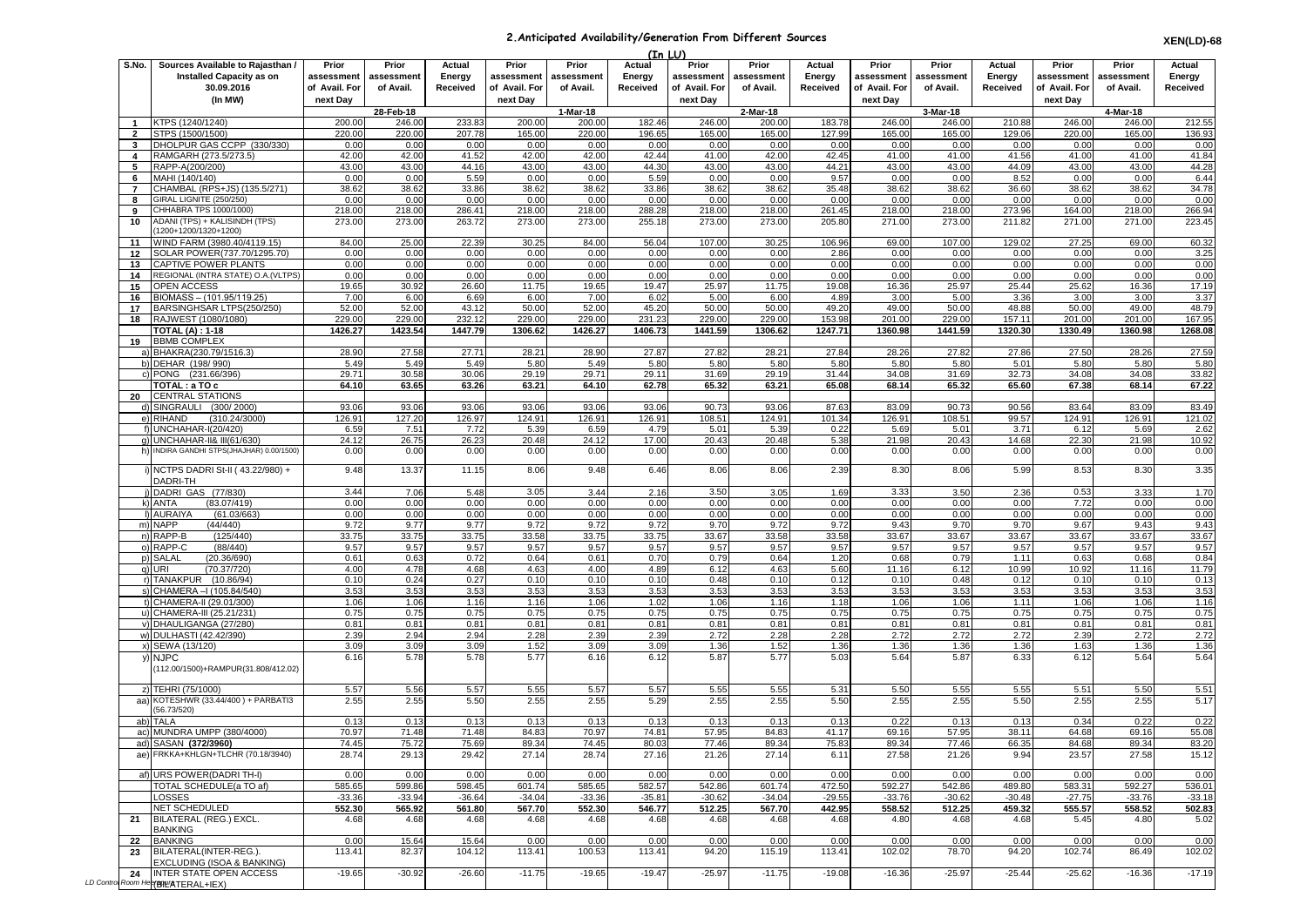| 25 | <b>INDIAN ENERGY EXCHANGE</b> | -o/. L  | $-32.81$ | $-32.81$ | 37.11   | $-57.15$ | $-57.15$ | $-37.90$ | 37.11   | 37.11    | $-2.26$ | $-37.90$ | -37.90  | $-8.07$ | $-2.26$ | <b>XENG 026</b> |
|----|-------------------------------|---------|----------|----------|---------|----------|----------|----------|---------|----------|---------|----------|---------|---------|---------|-----------------|
|    | <b>TOTAL(B): (19 TO 25)</b>   | 593.59  | 635.92   | 626.84   | 711.15  | 593.59   | 588.24   | 547.26   | 711.15  | 579.07   | 646.72  | 547.26   | 494.86  | 630.07  | 646.72  |                 |
|    | TOTAL GENERATION (A +B): 1 TO |         |          | 2074.63  |         |          | 1994.96  |          |         | 1826.78  |         |          | 1815.16 |         |         | 1858.50         |
|    |                               |         |          |          |         |          |          |          |         |          |         |          |         |         |         |                 |
|    | OVER DRAWAL (+)/UNDER         |         |          | 34.55    |         |          | 35.23    |          |         | $-10.81$ |         |          | 28.42   |         |         | 13.60           |
|    | DRAWAL (-)                    |         |          |          |         |          |          |          |         |          |         |          |         |         |         |                 |
|    | <b>GRAND TOTAL</b>            | 2019.86 | 2059.46  | 2109.18  | 2017.77 | 2019.86  | 2030.19  | 1988.84  | 2017.77 | 1815.97  | 2007.70 | 1988.84  | 1843.58 | 1960.55 | 2007.70 | 1872.10         |
|    | <b>LAST YEAR</b>              | 2040.60 | 2193.80  | 2043.57  | 2092.89 | 2040.60  | 2069.01  | 2156.19  | 2092.89 | 1964.00  | 2148.39 | 2156.19  | 2049.2  | 2089.75 | 2148.39 | 2005.97         |